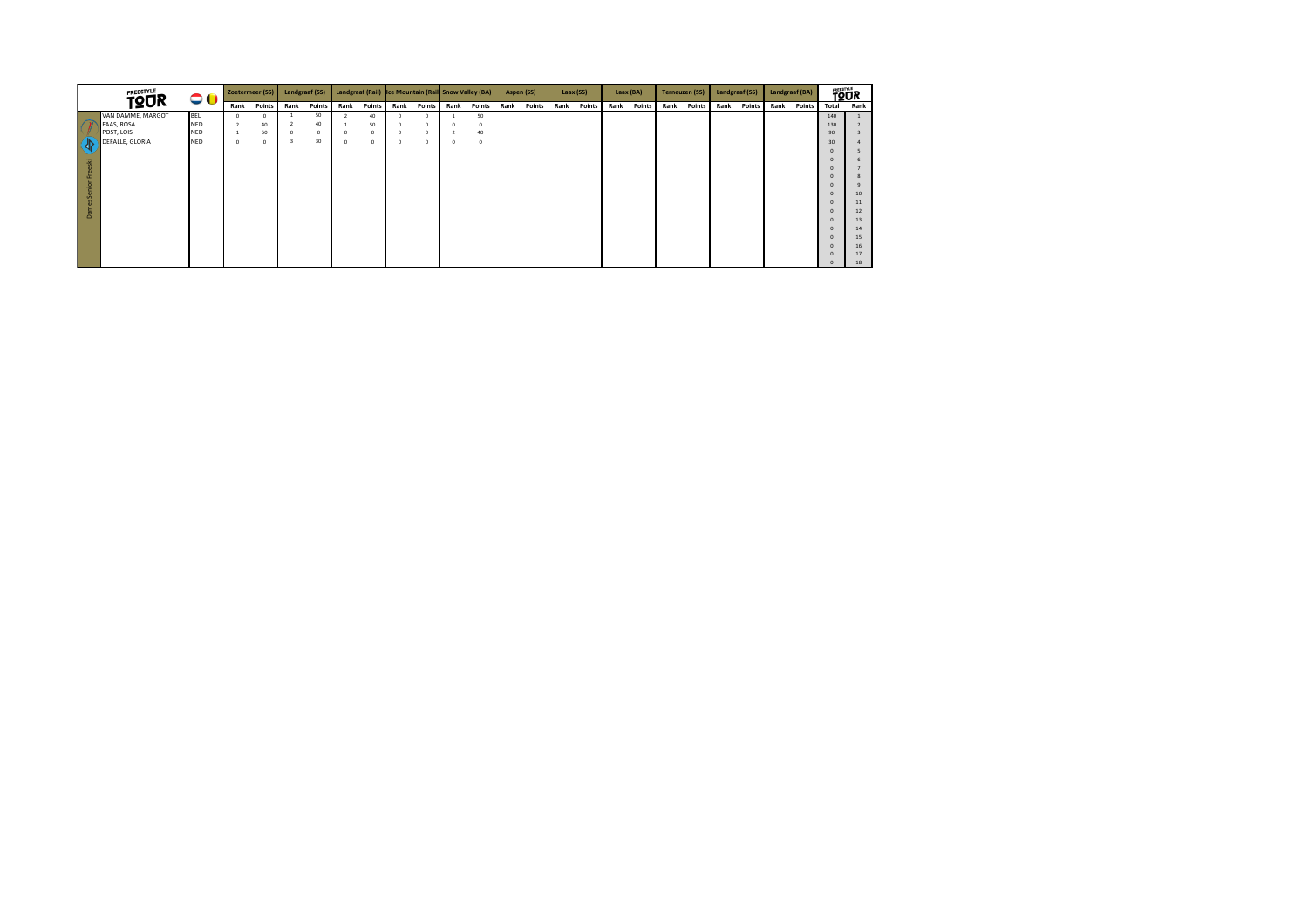|          | <b>FREESTYLE</b><br>00<br><b>TOUR</b> |            | Zoetermeer (SS) |               | Landgraaf (SS) |        |      |               | Landgraaf (Rail) Ice Mountain (Rail Snow Valley (BA) |            |             |               | Aspen (SS) |             | Laax (SS) |               | Laax (BA) |               | <b>Terneuzen (SS)</b> |               | <b>Landgraaf (SS)</b> |        | Landgraaf (BA) |               | <b>TOUR</b> |          |
|----------|---------------------------------------|------------|-----------------|---------------|----------------|--------|------|---------------|------------------------------------------------------|------------|-------------|---------------|------------|-------------|-----------|---------------|-----------|---------------|-----------------------|---------------|-----------------------|--------|----------------|---------------|-------------|----------|
|          |                                       |            | Rank            | <b>Points</b> | Rank           | Points | Rank | <b>Points</b> | Rank                                                 |            | Points Rank | <b>Points</b> | Rank       | Points Rank |           | <b>Points</b> | Rank      | <b>Points</b> | Rank                  | <b>Points</b> | Rank                  | Points | Rank           | <b>Points</b> | Total       | Rank     |
|          | FOLGERS, DJUSTIN                      | <b>NED</b> |                 | 50            |                | 75     |      | 50            |                                                      | 50         |             | 75            |            |             |           |               |           |               |                       |               |                       |        |                |               | 300         |          |
|          | SCHEPMANS, LENN                       | <b>BEL</b> |                 | 40            |                | 60     |      | 30            |                                                      | 40         |             | 60            |            |             |           |               |           |               |                       |               |                       |        |                |               | 230         |          |
|          | JANSSEN, LOUIS                        | <b>BEL</b> |                 | 30            |                | 37,5   |      | 25            |                                                      | 30         |             | 45            |            |             |           |               |           |               |                       |               |                       |        |                |               | 167,5       |          |
| ľ di     | LENAERTS, TIES                        | <b>NED</b> |                 | 0             |                | 45     | -4   | 40            |                                                      | 25         |             | 37,5          |            |             |           |               |           |               |                       |               |                       |        |                |               | 147,5       |          |
|          | HUITS, TROY                           | <b>NED</b> |                 | $^{\circ}$    |                | 30     |      | 22            |                                                      | $^{\circ}$ |             | 26            |            |             |           |               |           |               |                       |               |                       |        |                |               | 78          |          |
| 훞        | JEURISSEN, SVERRE                     | BEL        |                 | $^{\circ}$    | -6             | 26     |      | $^{\circ}$    | $\mathbf{0}$                                         | $^{\circ}$ | n.          | 30            |            |             |           |               |           |               |                       |               |                       |        |                |               | 56          |          |
|          |                                       |            |                 |               |                |        |      |               |                                                      |            |             |               |            |             |           |               |           |               |                       |               |                       |        |                |               |             |          |
| u.       |                                       |            |                 |               |                |        |      |               |                                                      |            |             |               |            |             |           |               |           |               |                       |               |                       |        |                |               |             |          |
|          |                                       |            |                 |               |                |        |      |               |                                                      |            |             |               |            |             |           |               |           |               |                       |               |                       |        |                |               |             |          |
| ءِ       |                                       |            |                 |               |                |        |      |               |                                                      |            |             |               |            |             |           |               |           |               |                       |               |                       |        |                |               |             | 10       |
|          |                                       |            |                 |               |                |        |      |               |                                                      |            |             |               |            |             |           |               |           |               |                       |               |                       |        |                |               |             | 11       |
| <b>f</b> |                                       |            |                 |               |                |        |      |               |                                                      |            |             |               |            |             |           |               |           |               |                       |               |                       |        |                |               |             | 12       |
|          |                                       |            |                 |               |                |        |      |               |                                                      |            |             |               |            |             |           |               |           |               |                       |               |                       |        |                |               |             | 13       |
|          |                                       |            |                 |               |                |        |      |               |                                                      |            |             |               |            |             |           |               |           |               |                       |               |                       |        |                |               |             | 14       |
|          |                                       |            |                 |               |                |        |      |               |                                                      |            |             |               |            |             |           |               |           |               |                       |               |                       |        |                |               |             | 15<br>16 |
|          |                                       |            |                 |               |                |        |      |               |                                                      |            |             |               |            |             |           |               |           |               |                       |               |                       |        |                |               |             | 17       |
|          |                                       |            |                 |               |                |        |      |               |                                                      |            |             |               |            |             |           |               |           |               |                       |               |                       |        |                |               |             | 18       |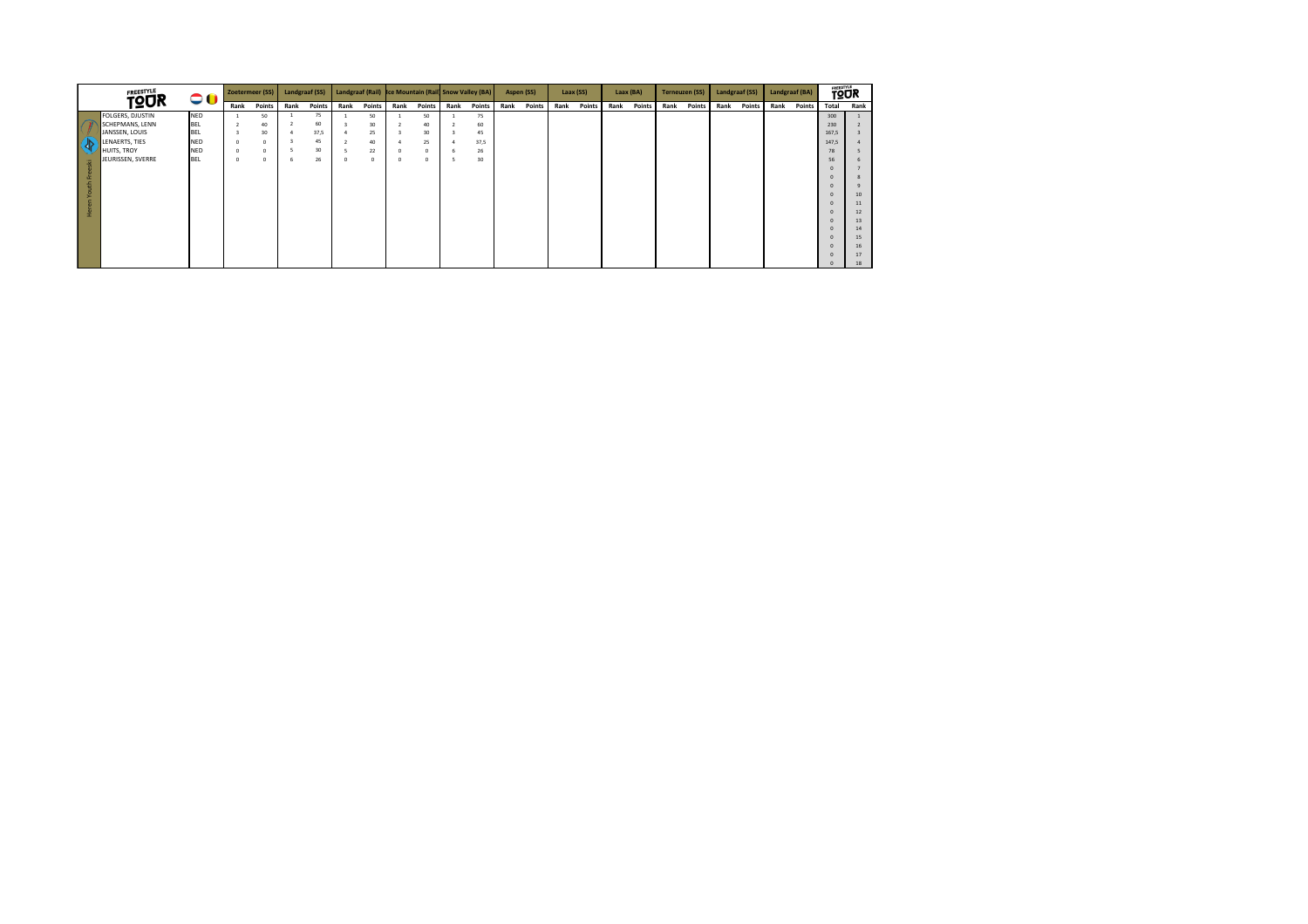|            | <b>FREESTYLE</b><br><b>TOUR</b><br>00 |            |                    | Zoetermeer (SS) |      | Landgraaf (SS) |                |        |          | Landgraaf (Rail) Ice Mountain (Rail Snow Valley (BA) |      |            |      | Aspen (SS) |      | Laax (SS) |      | Laax (BA) |      | <b>Terneuzen (SS)</b> | Landgraaf (SS) |        | Landgraaf (BA) |               | <b>TOUR</b> |      |
|------------|---------------------------------------|------------|--------------------|-----------------|------|----------------|----------------|--------|----------|------------------------------------------------------|------|------------|------|------------|------|-----------|------|-----------|------|-----------------------|----------------|--------|----------------|---------------|-------------|------|
|            |                                       |            | Rank               | Points          | Rank | <b>Points</b>  | Rank           | Points | Rank     | <b>Points</b>                                        | Rank | Points     | Rank | Points     | Rank | Points    | Rank | Points    | Rank | <b>Points</b>         | Rank           | Points | Rank           | <b>Points</b> | Total       | Rank |
|            | KOSTER, JAMIE                         | <b>NED</b> |                    | 100             |      | 80             |                | 75     |          | 50                                                   |      | 60         |      |            |      |           |      |           |      |                       |                |        |                |               | 365         |      |
|            | D'HELFT, YELLE                        | <b>BEL</b> | 4                  | 50              |      | 100            |                | 60     |          | $^{\circ}$                                           |      | 75         |      |            |      |           |      |           |      |                       |                |        |                |               | 285         |      |
|            | <b>BUIJS, VIGGO</b>                   | <b>NED</b> | ٩                  | 29              |      | 40             |                | 45     |          | 25                                                   |      | 45         |      |            |      |           |      |           |      |                       |                |        |                |               | 184         |      |
| <u>(</u> √ | <b>BAL, QUITEN</b>                    | <b>BEL</b> |                    | 45              |      | $^{\circ}$     | $\overline{a}$ | 37,5   |          | 30                                                   |      | 50         |      |            |      |           |      |           |      |                       |                |        |                |               | 162.5       |      |
|            | GOOSSENS, GEERT                       | <b>BEL</b> |                    | 60              |      | 60             | $\Omega$       |        |          | 40                                                   |      | $\Omega$   |      |            |      |           |      |           |      |                       |                |        |                |               | 160         |      |
|            | VIDAL, JEFF                           | <b>BEL</b> | $\Omega$           | $\Omega$        |      | 45             | 5              | 30     |          | $^{\circ}$                                           |      | 60         |      |            |      |           |      |           |      |                       |                |        |                |               | 135         |      |
| eski       | AUSTEN, MIC                           | <b>NED</b> | $\mathbf{\hat{z}}$ | 32              |      | 29             |                | 18     |          | n                                                    |      | 29         |      |            |      |           |      |           |      |                       |                |        |                |               | 108         |      |
|            | MEIJERS, LUC                          | <b>NED</b> | 6                  | 40              |      | 0              | -6             | 26     |          | n                                                    |      | 40         |      |            |      |           |      |           |      |                       |                |        |                |               | 106         |      |
|            | <b>BUYENS, GUILLIAN</b>               | <b>BEL</b> | $\Omega$           | $^{\circ}$      |      | 50             | $\Omega$       |        |          | $^{\circ}$                                           |      | 36         |      |            |      |           |      |           |      |                       |                |        |                |               | 86          |      |
|            | EARNSHAW-WOOD, NICOLAS                | <b>BEL</b> |                    | 36              | 10   | 26             | $^{\circ}$     |        |          | 22                                                   |      | $^{\circ}$ |      |            |      |           |      |           |      |                       |                |        |                |               | 84          | 10   |
|            | <b>GRAY, HUNTER</b>                   | <b>NED</b> |                    | 80              |      | $^{\circ}$     | $\Omega$       |        |          | n                                                    |      | 0          |      |            |      |           |      |           |      |                       |                |        |                |               | 80          | 11   |
|            | PEERLINCK, NATHAN                     | <b>BEL</b> | $\circ$            | 0               |      | 32             | $\Omega$       |        |          | $^{\circ}$                                           |      | 32         |      |            |      |           |      |           |      |                       |                |        |                |               | 64          | 12   |
|            | SPRAKELAAR, QUIN VAN                  | <b>NED</b> | $\Omega$           | $\Omega$        |      | 36             |                | 22     |          | n                                                    |      | 0          |      |            |      |           |      |           |      |                       |                |        |                |               | 58          | 13   |
|            | MEIJERS, TIM                          |            | 10                 | 26              | c    | 0              | $^{\circ}$     |        | $\Omega$ | n                                                    |      | $^{\circ}$ |      |            |      |           |      |           |      |                       |                |        |                |               | 26          | 14   |
|            |                                       |            |                    |                 |      |                |                |        |          |                                                      |      |            |      |            |      |           |      |           |      |                       |                |        |                |               |             | 15   |
|            |                                       |            |                    |                 |      |                |                |        |          |                                                      |      |            |      |            |      |           |      |           |      |                       |                |        |                |               |             | 16   |
|            |                                       |            |                    |                 |      |                |                |        |          |                                                      |      |            |      |            |      |           |      |           |      |                       |                |        |                |               |             | 17   |
|            |                                       |            |                    |                 |      |                |                |        |          |                                                      |      |            |      |            |      |           |      |           |      |                       |                |        |                |               |             | 18   |